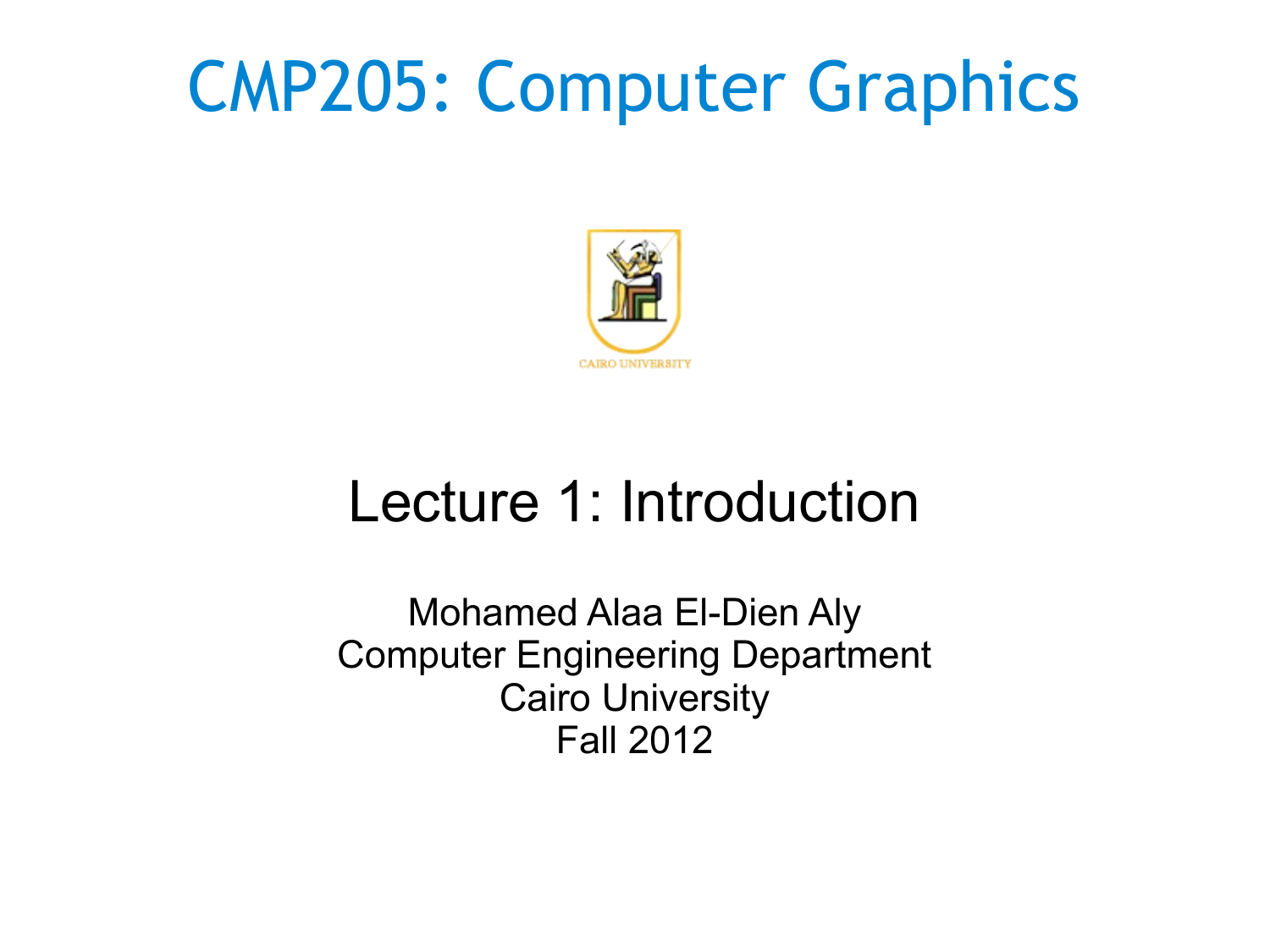# Introductions

- Mohamed Alaa El-Dien Aly
- BS Computer Engineering 2003
- MS Computer Engineering 2005
- PhD Electrical Engineering 2011
- Google
- [mohamedadaly@gmail.com](mailto:mohamedadaly@gmail.com)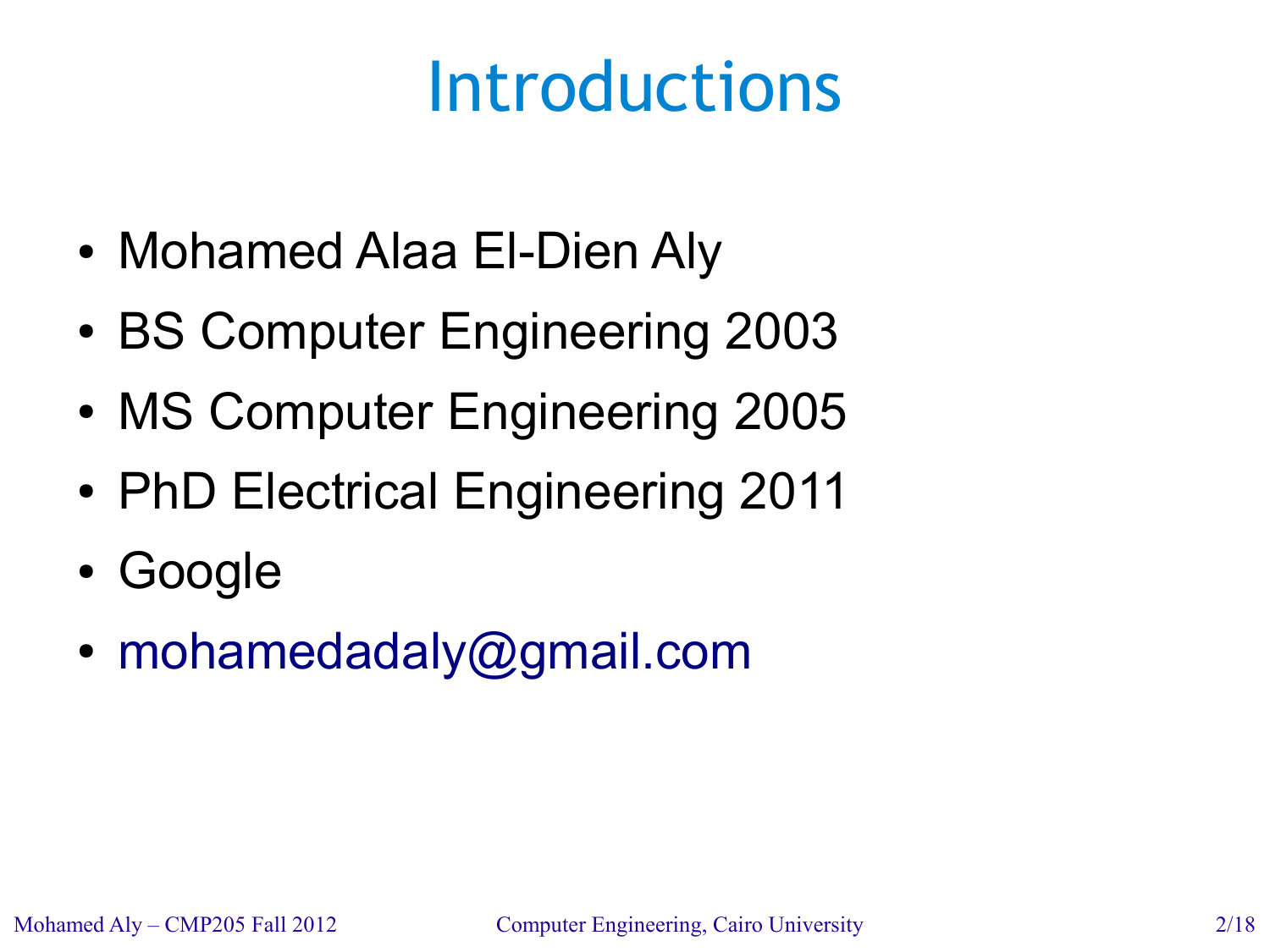# Agenda

- What is Computer Graphics?
- Areas
- Applications
- Topics
- Course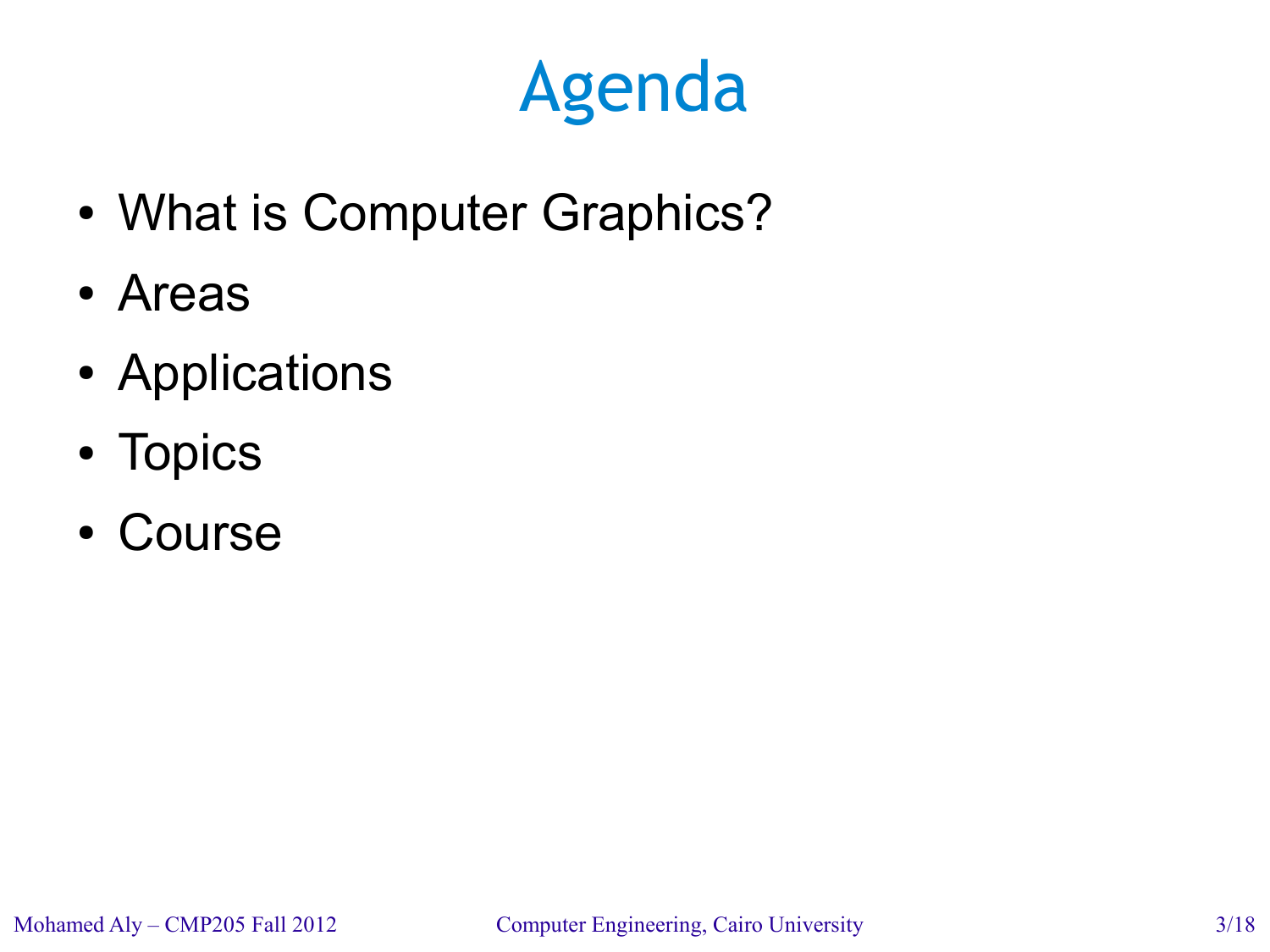#### Computer Graphics

The study of creating, manipulating, and using images on the computer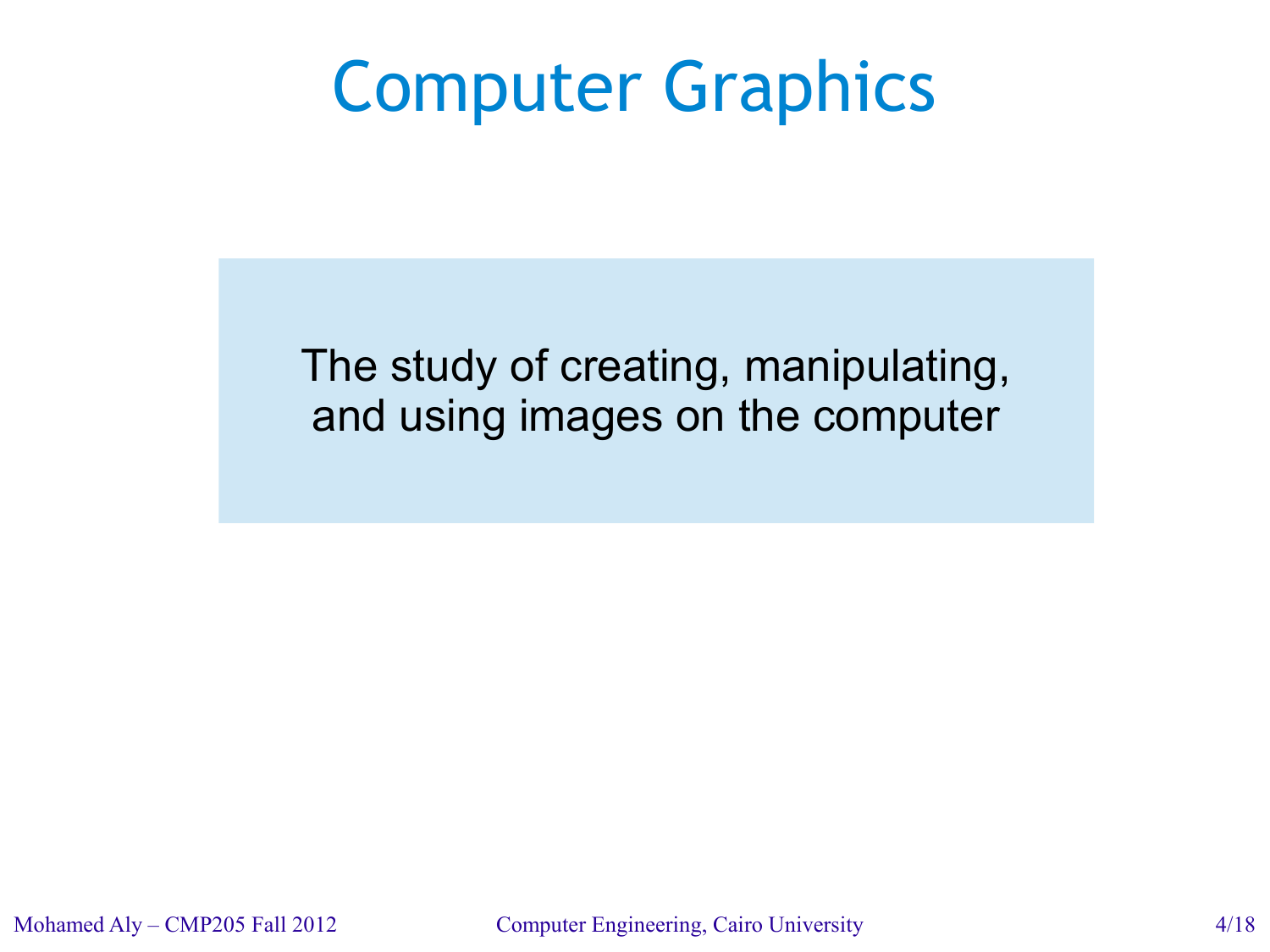#### Areas

- Modeling
- Rendering
- Animation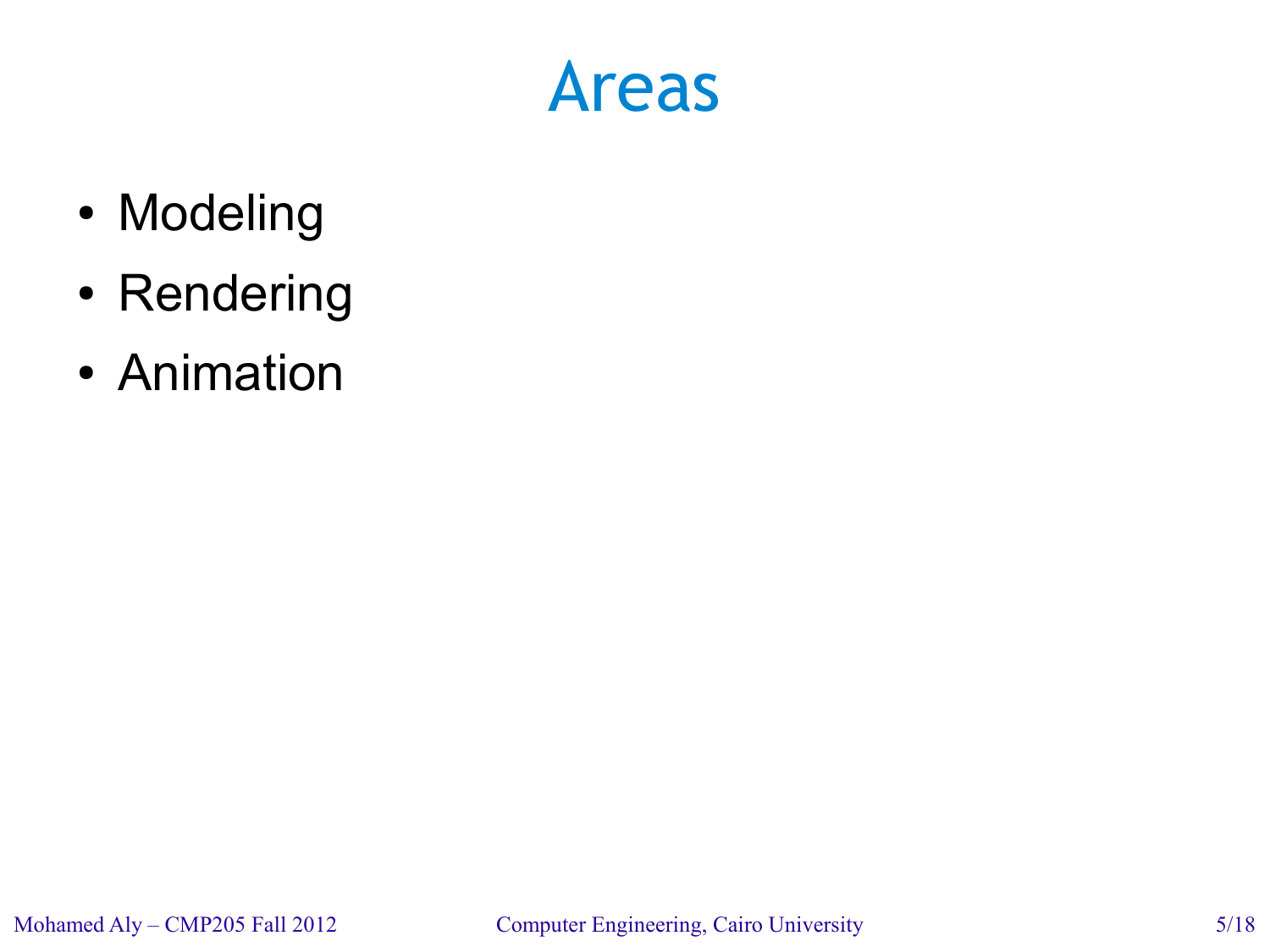#### Areas

• Modeling



#### Mohamed Aly – CMP205 Fall 2012 Computer Engineering, Cairo University 6/18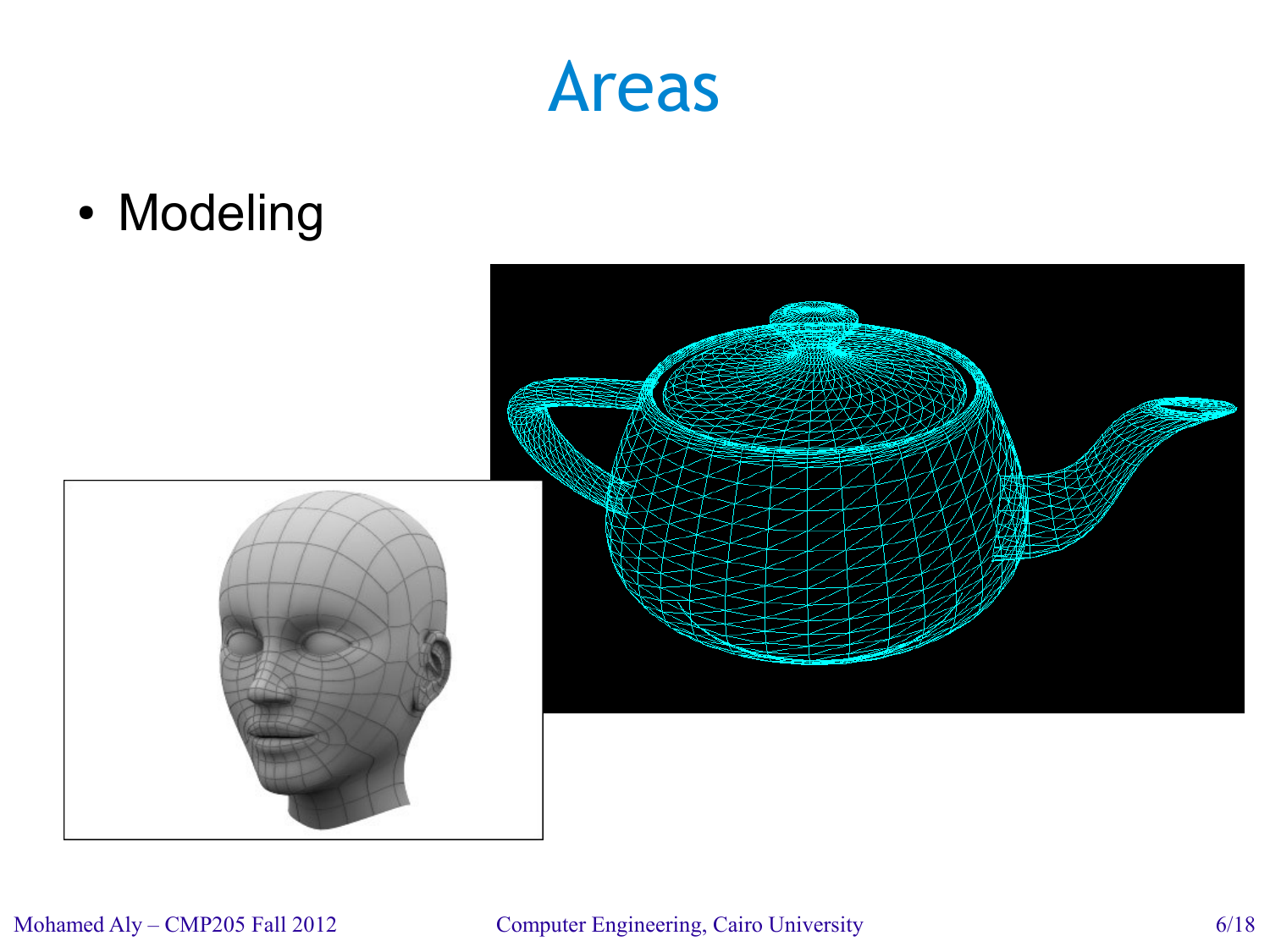

• Rendering





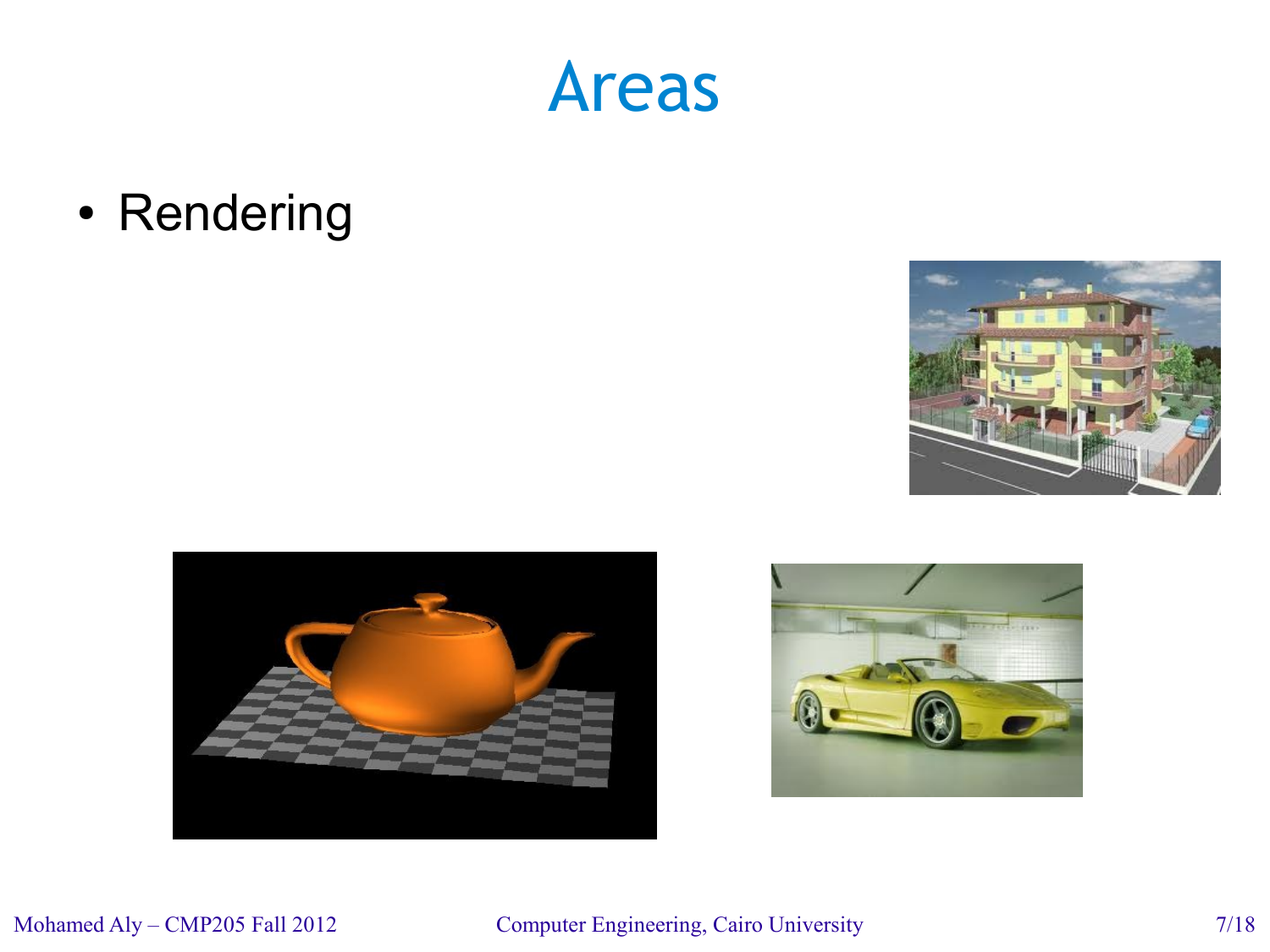#### Areas

• Animation





#### Mohamed Aly – CMP205 Fall 2012 Computer Engineering, Cairo University 8/18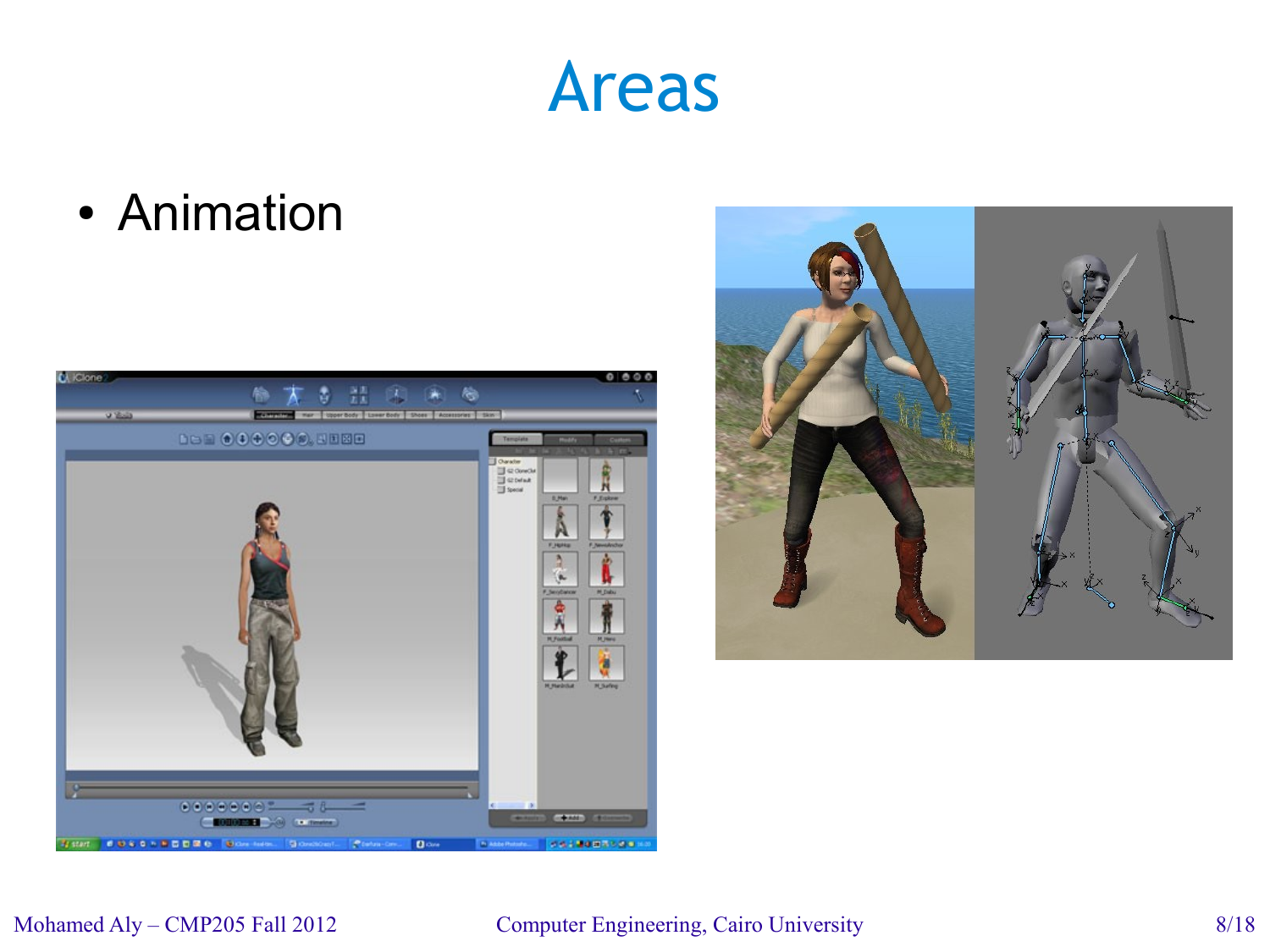- Entertainment
- Science and Engineering
- Training and Simulation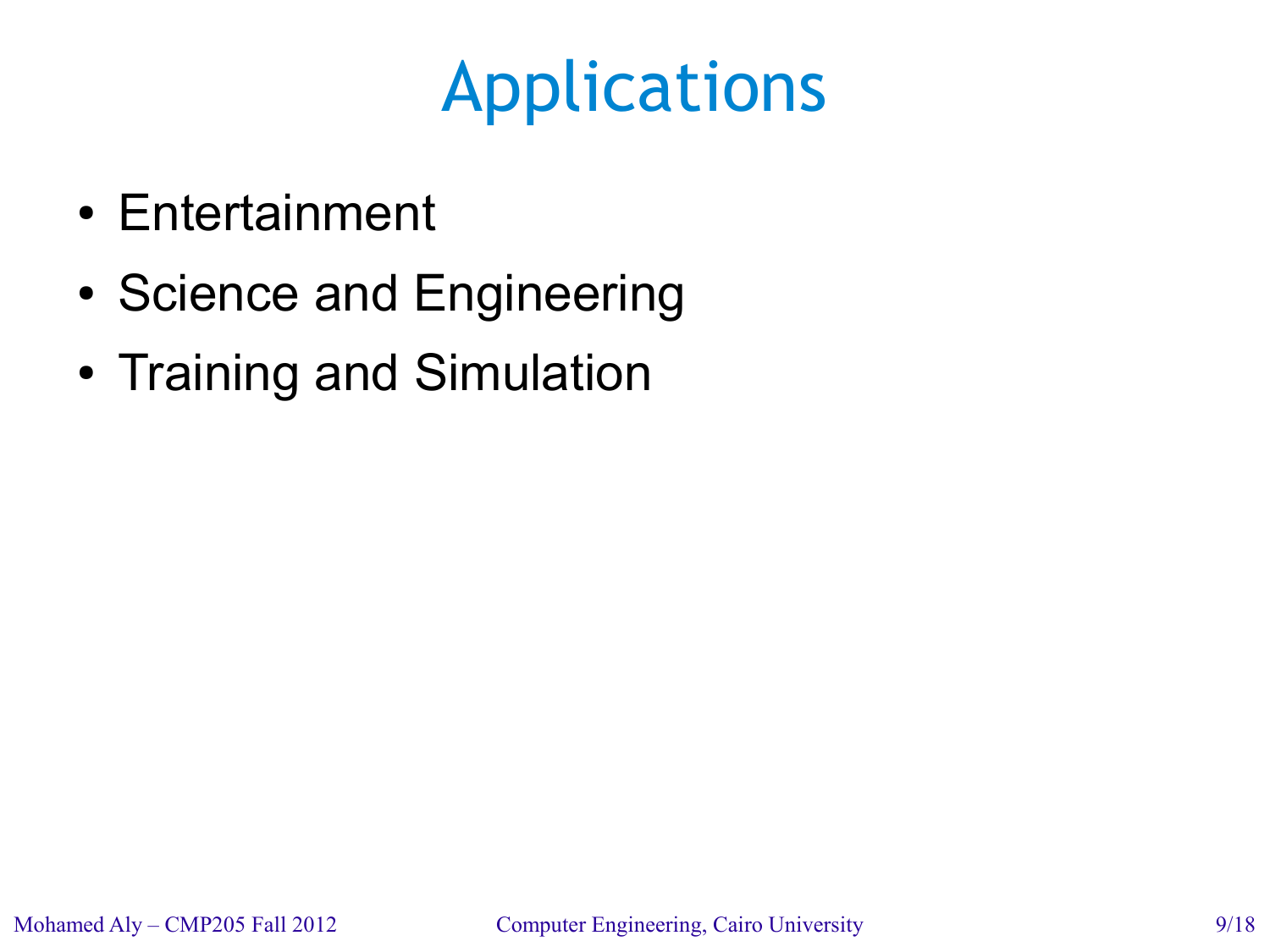• Entertainment

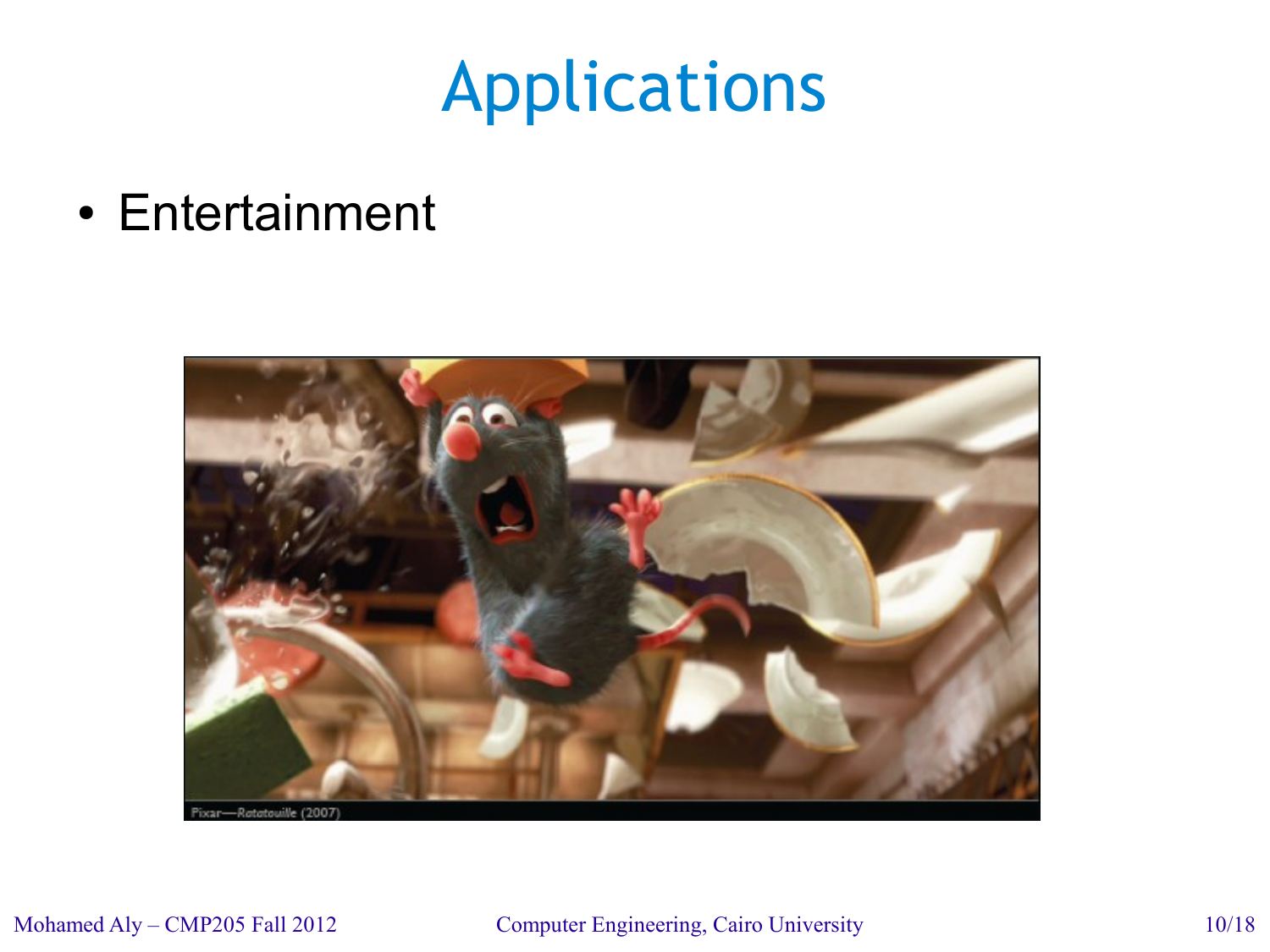• Entertainment

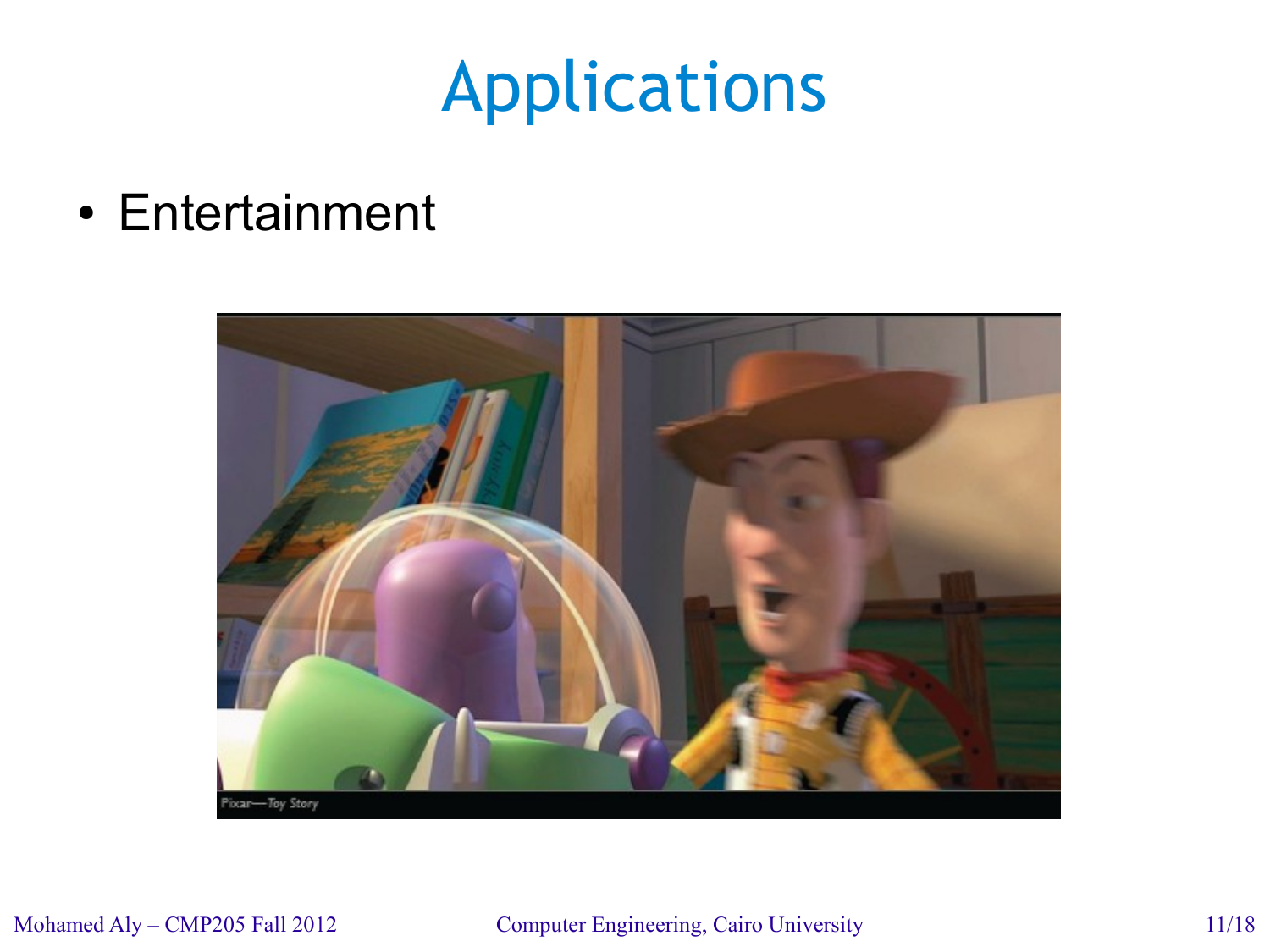• Entertainment



id Software-Quake 4 (screenshot: Planet Quake)

Mohamed Aly – CMP205 Fall 2012 Computer Engineering, Cairo University 12/18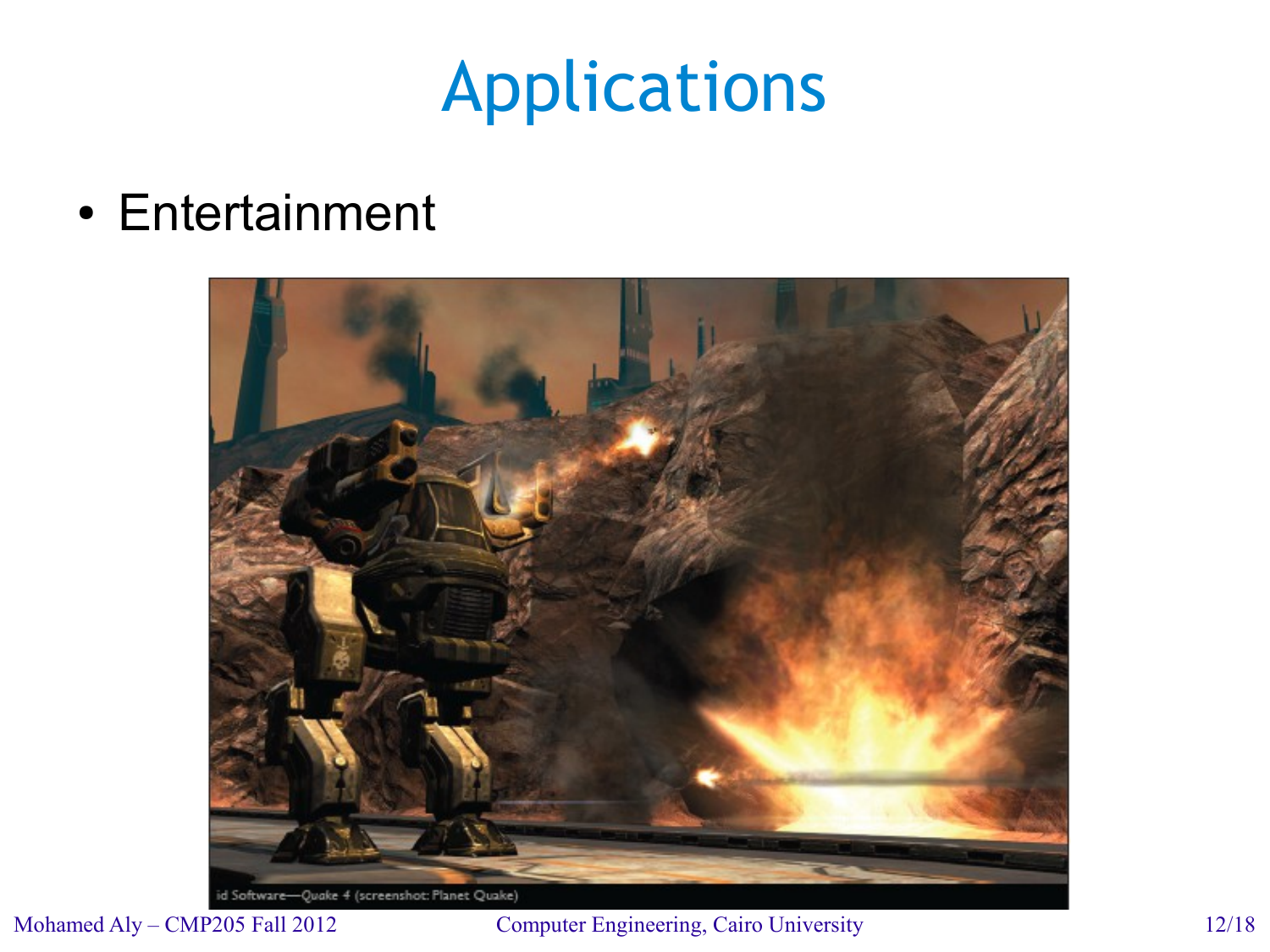• Entertainment



#### Mohamed Aly – CMP205 Fall 2012 Computer Engineering, Cairo University 13/18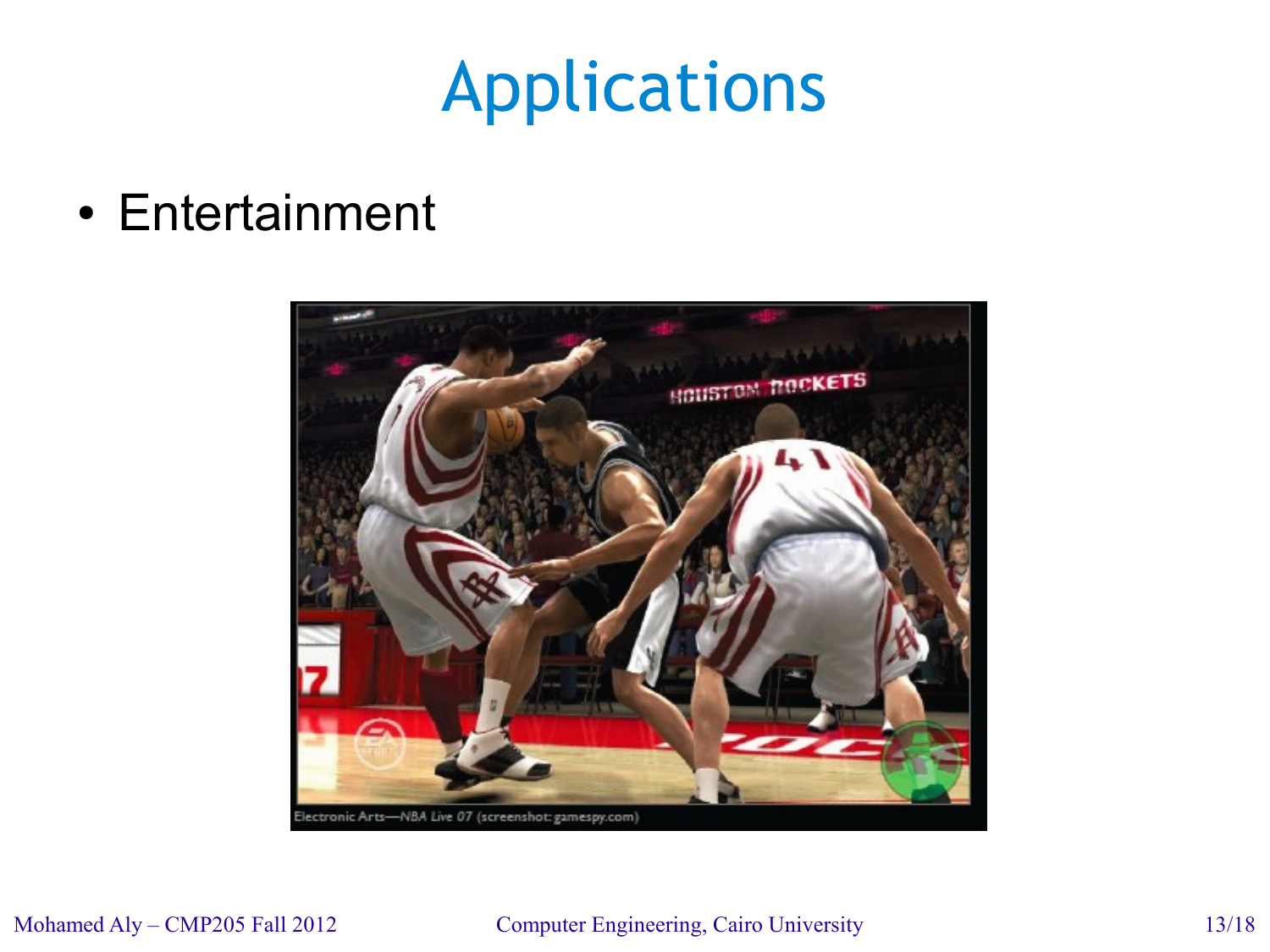• Science and Engineering





#### Mohamed Aly – CMP205 Fall 2012 Computer Engineering, Cairo University 14/18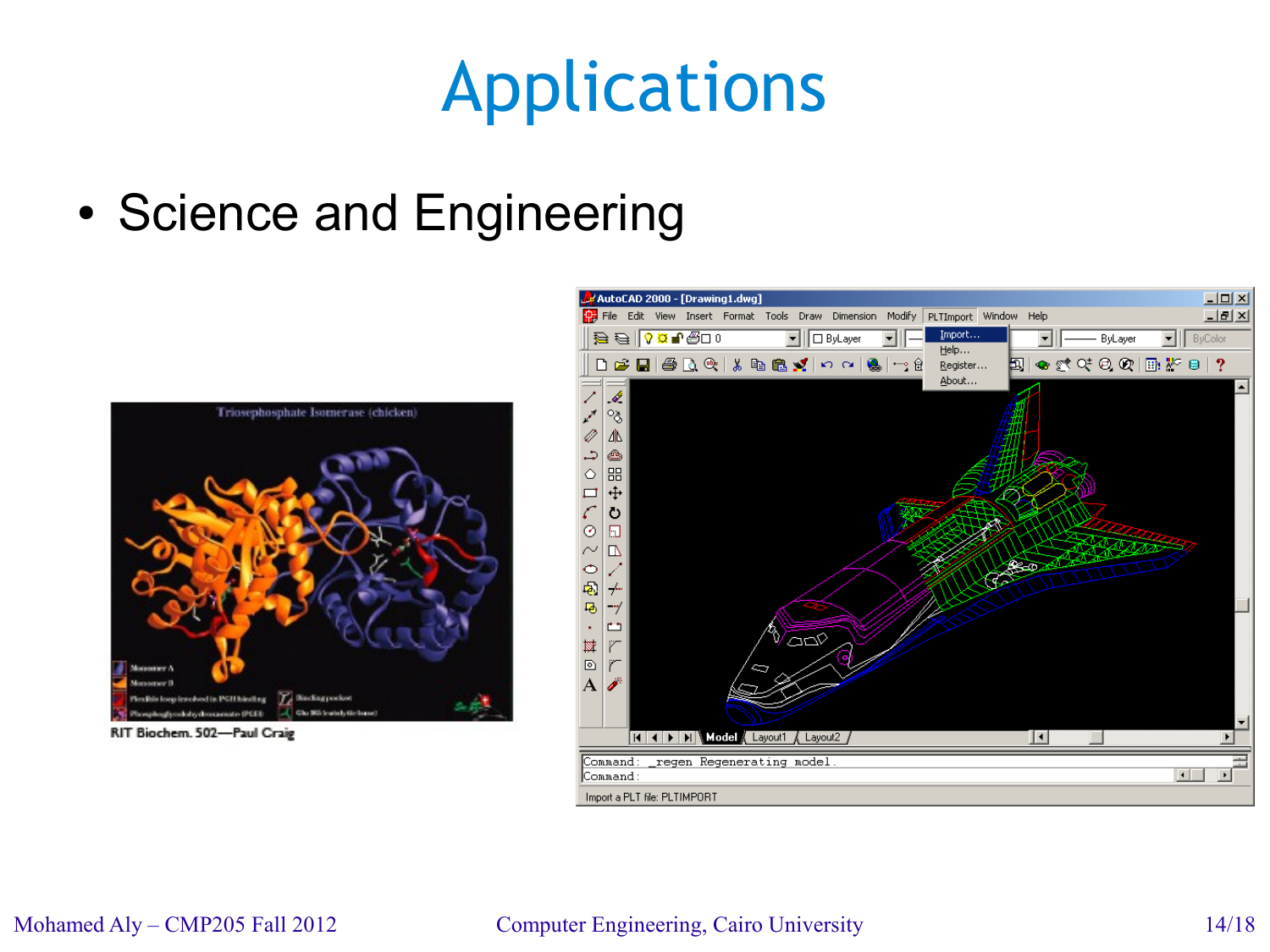• Training and Simulation





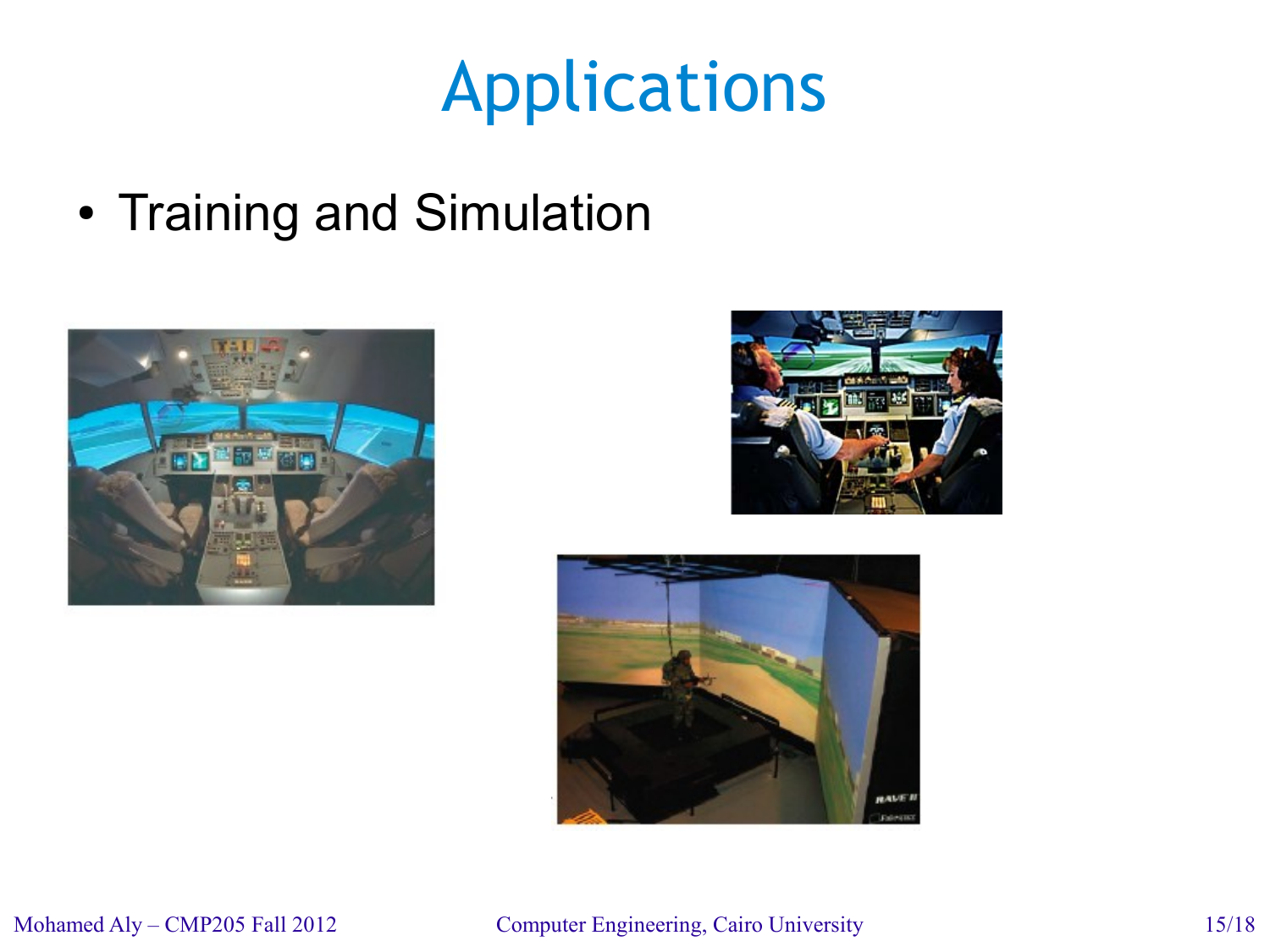# **Topics**

- Line and Triangle Rasterization
- Transformations
- Graphics Pipeline
- Shading
- Texture Mapping
- Ray Tracing
- Animation (?)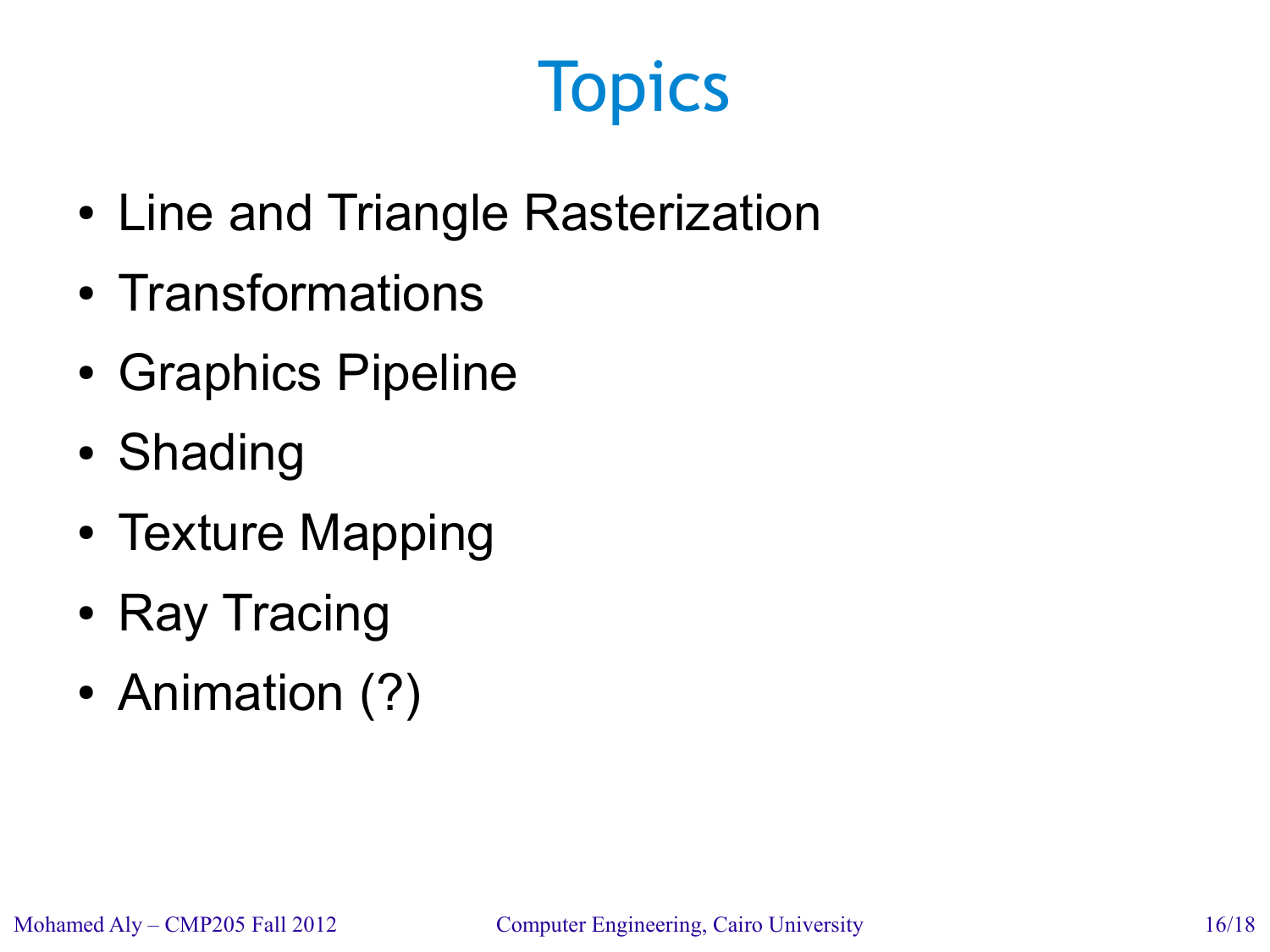#### Course

- Homeworks
	- Programming
	- Wikipedia Article
- Project
- Final
- Textbooks:
	- Fundamental of Computer Graphics 2<sup>nd</sup> Edition. Peter Shirley. (Main)
	- Computer Graphics with OpenGL 3<sup>rd</sup> Edition, Donald Hearn and M. Pauline Baker. (Secondary)